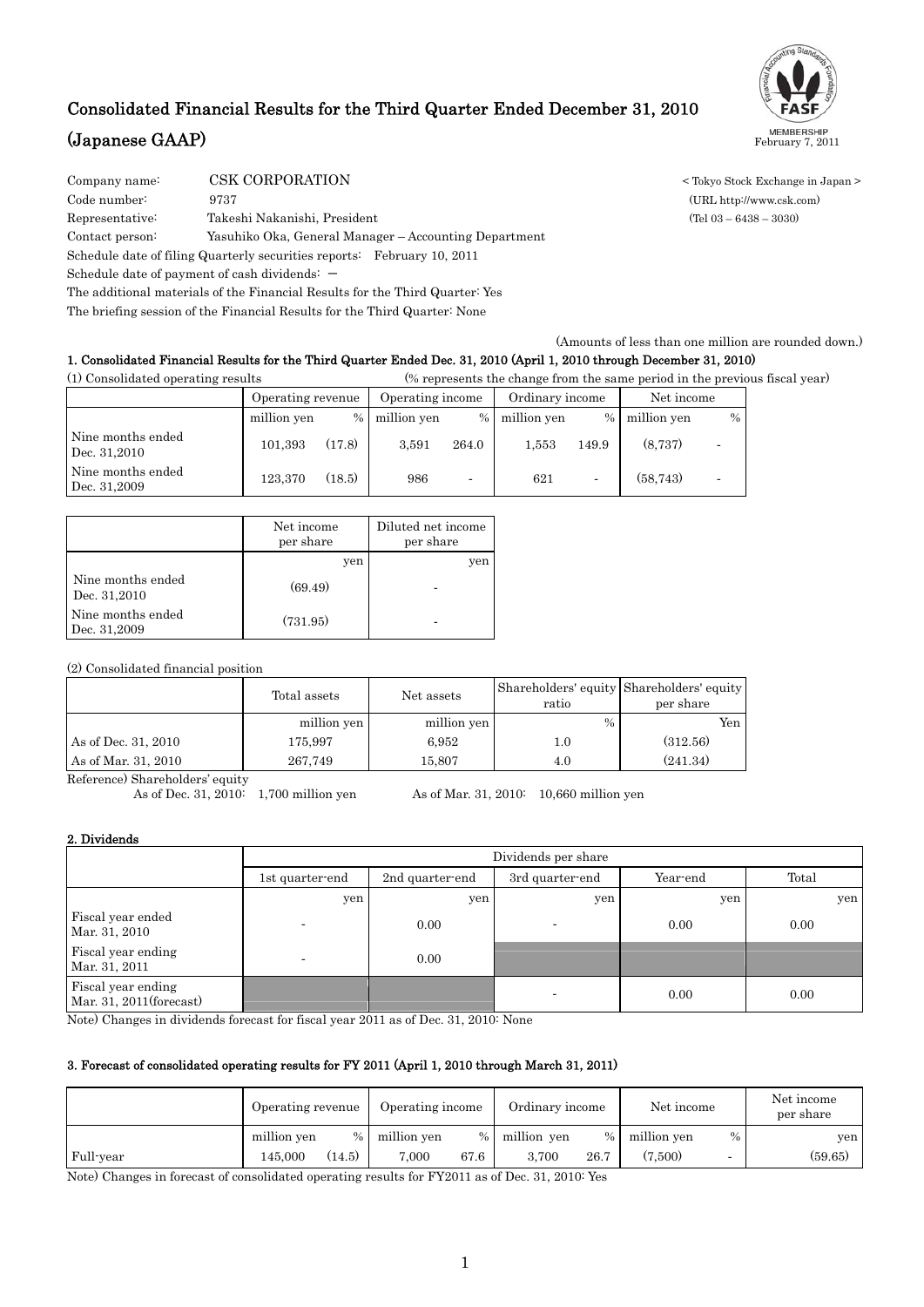### 4. Others

- (1) Significant changes in scope of consolidation: Yes
	- Newly added  $-$  (  $-$  ) Excluded 2 (CSK-IT MANAGEMENT CORPORATION, CSK SYSTEMS CORPORATION) Note: This section shows whether or not there is a change in Specified Subsidiaries that led to the change of the consolidated scope during the current quarter.
- (2) Adoption of simplified method or specific method to quarterly financial statement in accounting procedure : None Note: This section shows the use of any simplified accounting methods, or the use of any particular accounting methods for quarterly consolidated financial statements.
- (3) Change in accounting policies, procedures, presentation rules, etc.

① Changes due to the revision of accounting standards. : Yes

- ② Changes due to reasons other than ① : None
- Note: The section shows the changes to accounting policies, procedures, rules, etc. that are described in Japanese regulations as "Alterations on significant issues that are the basis of the presentation for quarterly financial accounting statements.
- (4) Number of shares issued (common stock)

①Number of shares issued (including treasury stock) ②Number of treasury stock ③Average number of shares issued (for the 3rd Quarter)

| Accounting period  | Shares      | Accounting period  | Shares      |
|--------------------|-------------|--------------------|-------------|
| FY2011 3rd Quarter | 125,747,714 | FY2010             | 125,747,714 |
| FY2011 3rd Quarter | 14.273      | FY2010             | 35.499      |
| FY2011 3rd Quarter | 125,734,823 | FY2010 3rd Quarter | 80,257,041  |

#### ※Implementation status of Quarterly review

This Financial Results report for the Third Quarter was exempt from quarterly review which was based on Financial Instruments and Exchange Law of Japan. As of the Third Quarter disclosing, the review for the quarterly financial statements has not been completed.

#### ※Explanation regarding the appropriate use of forecasts of business results

The financial forecasts of business results are based on judgments and estimates that have been made using of currently available information. By nature, such financial forecasts are subject to uncertainty and risk. Therefore, you are advised that the final results might be significantly different from the aforementioned forecast due to changes in economic environments related to our business, market trends and exchange rate, etc.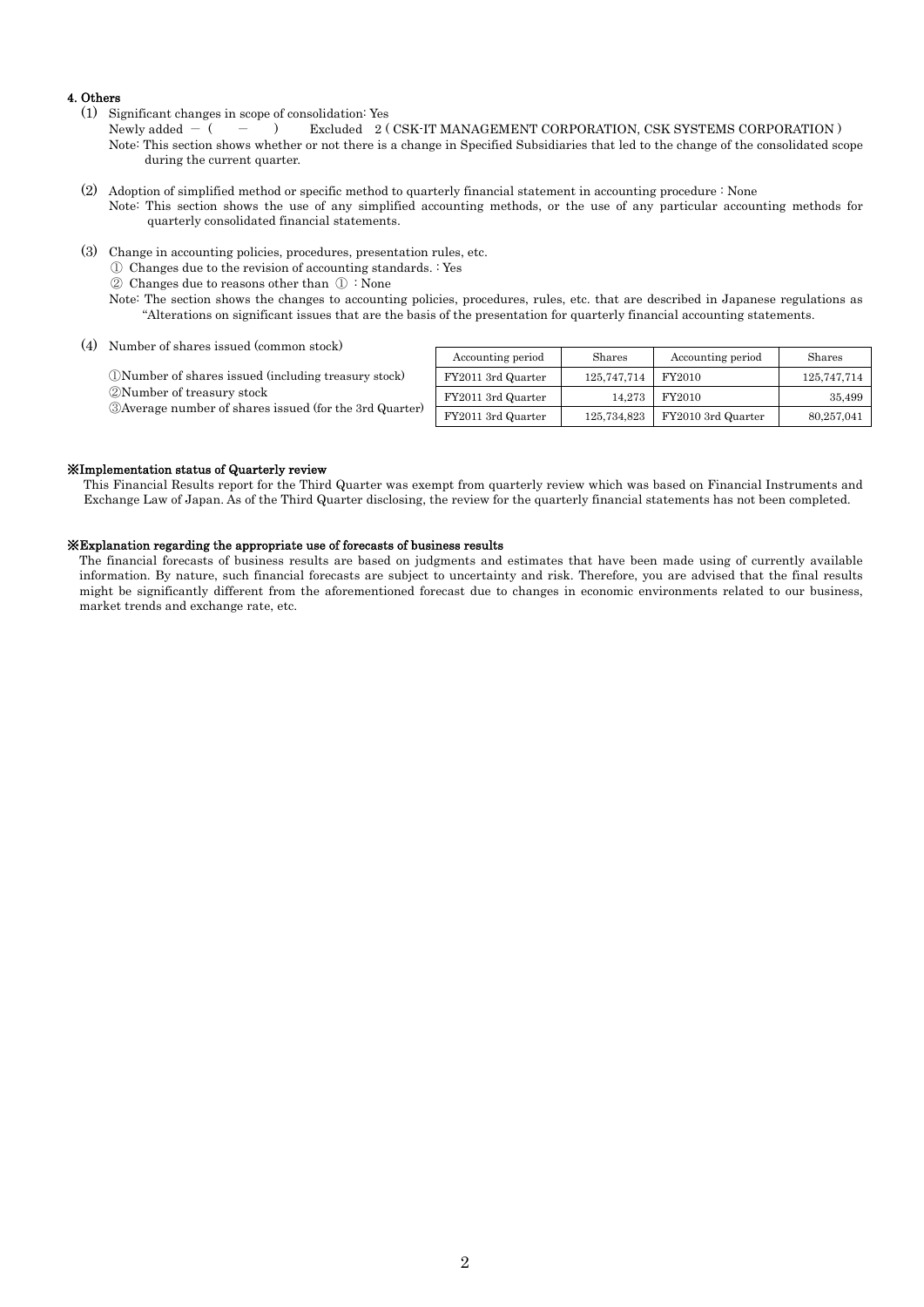# (Accompanying Materials)

## Consolidated Financial Statements and Others (1) Consolidated Balance Sheets

|                                                               |                                 | (millions of yen)                         |
|---------------------------------------------------------------|---------------------------------|-------------------------------------------|
|                                                               | Fiscal year 2011<br>3rd quarter | Fiscal year 2010<br>(As of Mar. 31, 2010) |
|                                                               | (As of Dec. 31, 2010)           |                                           |
| Assets                                                        |                                 |                                           |
| Current assets                                                |                                 |                                           |
| Cash and time deposits                                        | 45,813                          | 45,250                                    |
| Notes and accounts receivable                                 | 19,212                          | 23,300                                    |
| Short term loans receivable                                   | 17,419                          | 22,261                                    |
| Marketable securities                                         | 8,935                           | 8,485                                     |
| Venture capital investments                                   |                                 | 3.970                                     |
| Inventories                                                   | 4,075                           | 2,180                                     |
| Income taxes receivable                                       | 980                             | 3,261                                     |
| Cash segregated as deposits related to<br>securities business |                                 | 26,593                                    |
| Trading assets related to securities<br>business              |                                 | 10,232                                    |
| Receivables related to margin transactions                    |                                 | 24,551                                    |
| Other current assets                                          | 13,545                          | 31,630                                    |
| Allowance for doubtful accounts                               | (10, 483)                       | (8, 724)                                  |
| Total current assets                                          | 99,498                          | 192,993                                   |
| Fixed assets                                                  |                                 |                                           |
| Tangible fixed assets                                         | 24,001                          | 26,482                                    |
| Intangible fixed assets                                       | 3,608                           | 5,427                                     |
| Investments and other assets                                  |                                 |                                           |
| Investments in securities                                     | 40,616                          | 31,065                                    |
| Other assets                                                  | 8.634                           | 12,096                                    |
| Allowance for doubtful accounts                               | (362)                           | (315)                                     |
| Total investments and other assets                            | 48,888                          | 42,847                                    |
| Total fixed assets                                            | 76,498                          | 74,756                                    |
| Total assets                                                  | 175,997                         | 267,749                                   |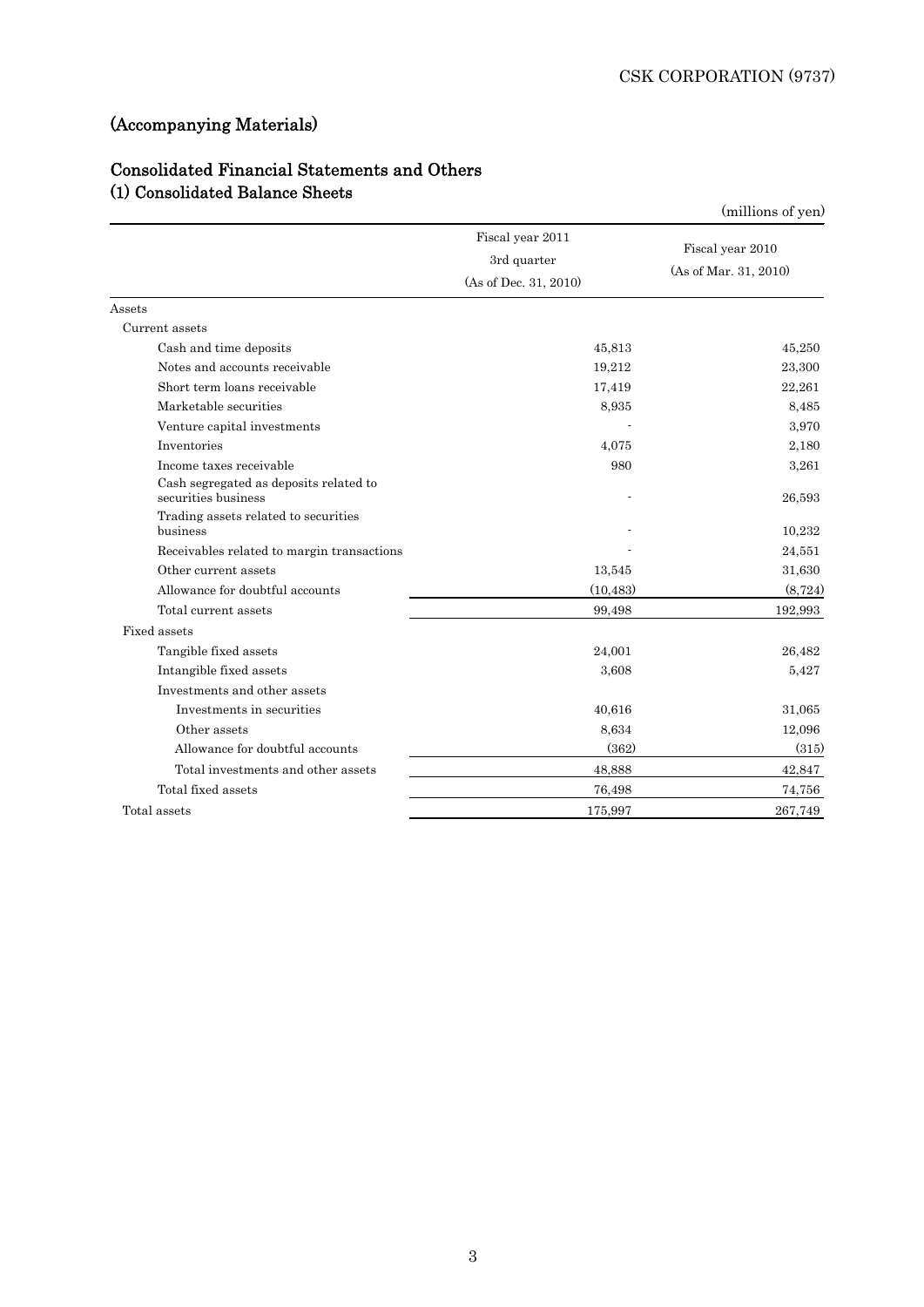|                                                                                                                                                 |                       | (millions of yen)     |
|-------------------------------------------------------------------------------------------------------------------------------------------------|-----------------------|-----------------------|
|                                                                                                                                                 | Fiscal year 2011      |                       |
|                                                                                                                                                 | 3rd quarter           | Fiscal year 2010      |
|                                                                                                                                                 | (As of Dec. 31, 2010) | (As of Mar. 31, 2010) |
| Liabilities                                                                                                                                     |                       |                       |
| Current liabilities                                                                                                                             |                       |                       |
| Accounts payable                                                                                                                                | 4,805                 | 6.602                 |
| Short-term convertible bonds payable                                                                                                            | 21,792                |                       |
| Short-term bank loans payable                                                                                                                   | 8,813                 | 10,933                |
| Accrued income taxes                                                                                                                            | 295                   | 1,156                 |
| Deposits received of prepaid cards                                                                                                              | 56,575                | 53,183                |
| Accrued bonuses to employees                                                                                                                    | 2,055                 | 3,783                 |
| Accrued bonuses to directors                                                                                                                    | 35                    |                       |
| Allowance for anticipated losses on<br>contracts                                                                                                | 113                   | 57                    |
| Trading liabilities related to securities<br>business                                                                                           |                       | 1.008                 |
| Payable related to margin transactions<br>Deposits received and guarantee deposits<br>received from customers related to<br>securities business |                       | 19,121                |
| Other current liabilities                                                                                                                       | 14,602                | 35,994<br>18,800      |
| Total current liabilities                                                                                                                       | 109,087               | 150,641               |
|                                                                                                                                                 |                       |                       |
| Long term liabilities<br>Convertible bonds payable                                                                                              | 35,000                | 56,792                |
| Long-term bank loans payable                                                                                                                    | 22,375                | 40,063                |
| Accrued employees' retirement benefits                                                                                                          | 117                   | 197                   |
| Accrued directors' retirement benefits                                                                                                          | 18                    | 22                    |
| Other long-term liabilities                                                                                                                     | 2,445                 | 3,543                 |
| Total long term liabilities                                                                                                                     | 59,956                | 100,618               |
| Statutory reserve                                                                                                                               |                       |                       |
| Reserve for financial products transaction<br>liabilities                                                                                       |                       | 681                   |
| Total statutory reserve                                                                                                                         | ÷,                    | 681                   |
| Total liabilities                                                                                                                               | 169,044               | 251,942               |
| Net assets                                                                                                                                      |                       |                       |
| Shareholders' equity                                                                                                                            |                       |                       |
| Capital stock                                                                                                                                   | 96,225                | 96,225                |
| Capital surplus                                                                                                                                 | 53,763                | 53,763                |
| Retained earnings                                                                                                                               | (148, 232)            | (139, 494)            |
| Treasury stock, at cost                                                                                                                         | (10)                  | (68)                  |
| Total shareholders' equity                                                                                                                      | 1,746                 | 10,426                |
| Valuation, translation adjustments and other                                                                                                    |                       |                       |
| Net unrealized gains (losses) on securities                                                                                                     | (45)                  | $\bf 234$             |
| Total valuation, translation adjustments                                                                                                        |                       |                       |
| and other                                                                                                                                       | (45)                  | 234                   |
| Subscription rights to shares                                                                                                                   | 467                   | 467                   |
| Minority interests                                                                                                                              | 4,784                 | 4,680                 |
| Total net assets                                                                                                                                | 6,952                 | 15,807                |
| Total liabilities and net assets                                                                                                                | 175,997               | 267,749               |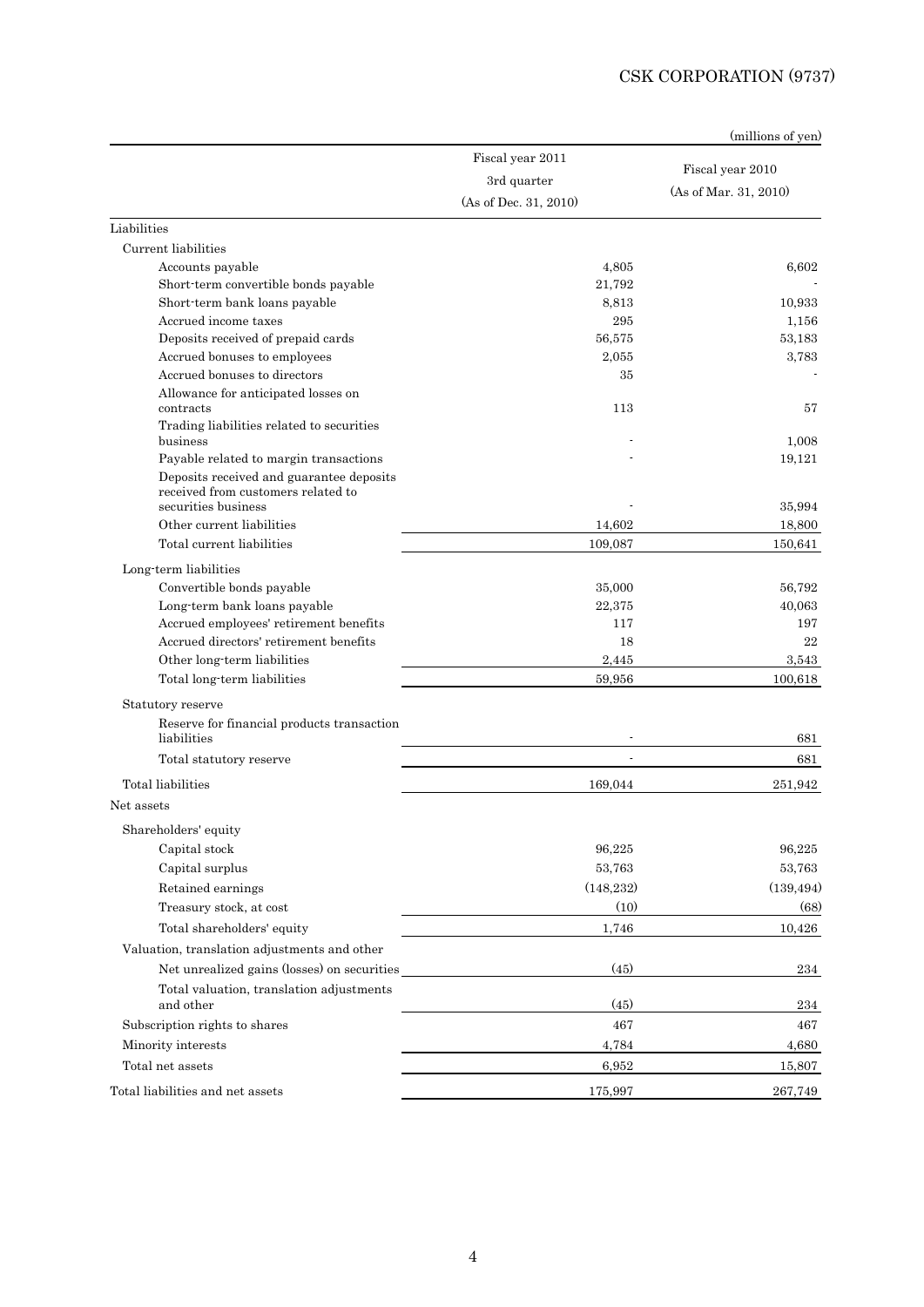# (2) Consolidated Statements of Operations

|                                                                                             | Fiscal year 2010     | (millions of yen)<br>Fiscal year 2011 |
|---------------------------------------------------------------------------------------------|----------------------|---------------------------------------|
|                                                                                             | From Apr. 1, 2009    | From Apr. 1, 2010                     |
|                                                                                             | To Dec. 31, 2009     | To Dec. 31, 2010                      |
| Operating revenue                                                                           | 123,370              | 101,393                               |
| Operating costs                                                                             | 84,476               | 77,836                                |
| Gross profits                                                                               | 38,893               | 23,556                                |
| Selling, general and administrative expenses                                                | 37,906               | 19,965                                |
| Operating income                                                                            | 986                  | 3,591                                 |
| Non-operating income                                                                        |                      |                                       |
| Interest income                                                                             | 52                   | 68                                    |
| Dividend income                                                                             | 186                  | 36                                    |
| Hoard profit of prepaid card                                                                | 878                  | 877                                   |
| Others                                                                                      | 612                  | 679                                   |
| Total non-operating income                                                                  | 1,729                | 1,661                                 |
| Non-operating expenses                                                                      |                      |                                       |
| Interest expenses                                                                           | 373                  | 728                                   |
| Provision of allowance for doubtful accounts<br>Provision for accrued employees' retirement |                      | 2,156                                 |
| benefits                                                                                    | 195                  | 196                                   |
| Stock Issuance Costs                                                                        | 470                  |                                       |
| Commission fee                                                                              | 602                  |                                       |
| Others                                                                                      | 452                  | 617                                   |
| Total non-operating expenses                                                                | 2,094                | 3.699                                 |
| Ordinary income                                                                             | 621                  | 1.553                                 |
| Extraordinary gains                                                                         |                      |                                       |
| Gain on sales of investment securities                                                      | 776                  |                                       |
| Reversal of allowance for doubtful accounts<br>Reversal of reserve for financial products   |                      | 63                                    |
| transaction liabilities                                                                     | 184                  |                                       |
| Others                                                                                      | 577                  | 18                                    |
| Total extraordinary gains                                                                   | 1,537                | 81                                    |
| Extraordinary losses                                                                        |                      |                                       |
| Loss on withdrawal from securities business<br>Loss on withdrawal from real estate          |                      | 8.904                                 |
| securitization business                                                                     | 55,940               |                                       |
| Others                                                                                      | 3.544                | 1,846                                 |
| Total extraordinary losses                                                                  | 59,484               | 10,751                                |
| Loss before income taxes and minority interests                                             | (57, 324)            | (9,115)                               |
| Income taxes: Current                                                                       | 1,164                | 790                                   |
| Income taxes : Deferred                                                                     | 159                  | (1,276)                               |
| Total income taxes                                                                          | 1,323                | (485)                                 |
| Loss before minority interests                                                              | $\ddot{\phantom{a}}$ | (8,629)                               |
| Minority interests in income                                                                | 95                   | 107                                   |
| Net loss                                                                                    | (58, 743)            | (8,737)                               |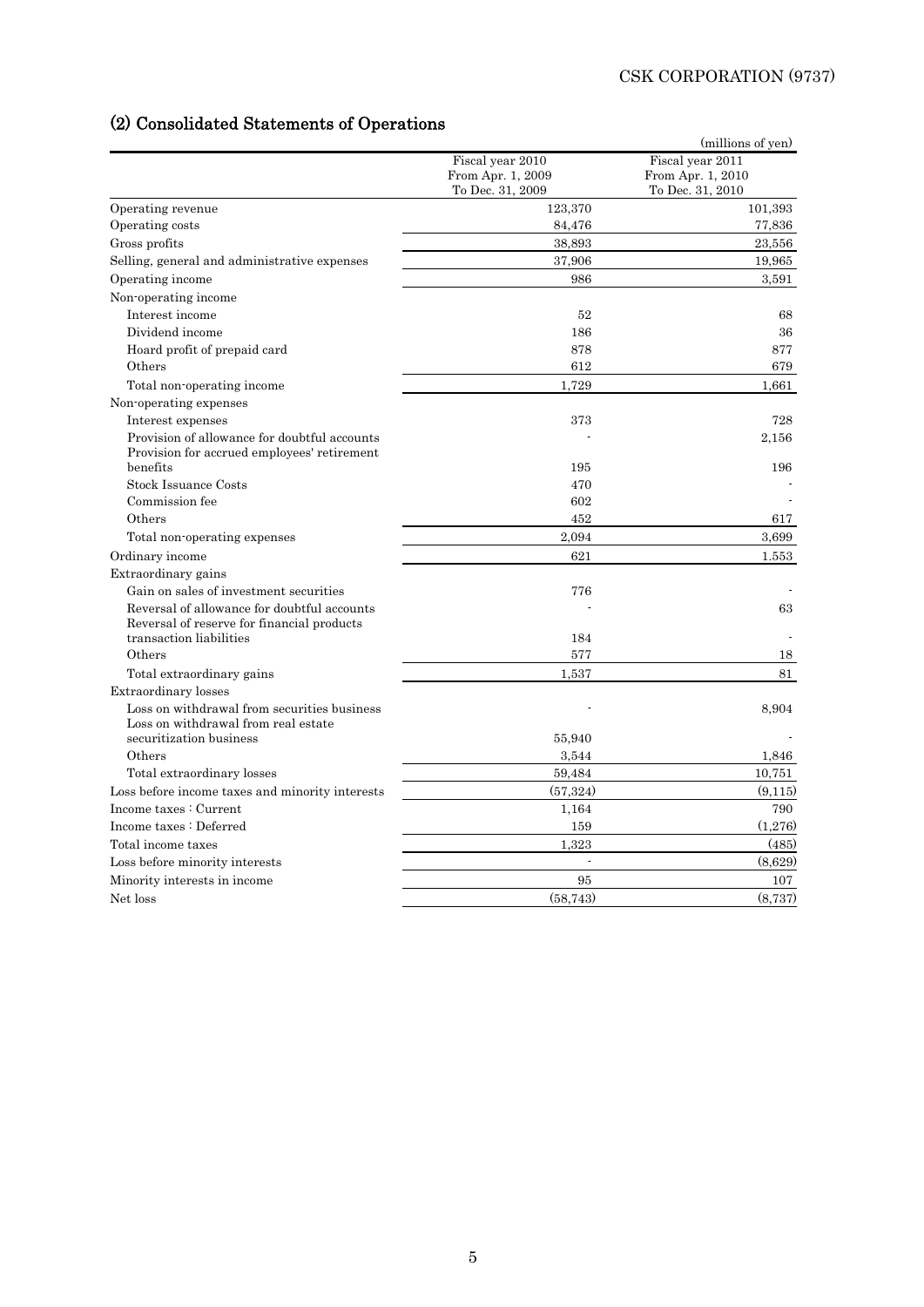# (3) Consolidated Statements of Cash Flows

|                                                                                                                                      |                                            | (millions of yen)                          |
|--------------------------------------------------------------------------------------------------------------------------------------|--------------------------------------------|--------------------------------------------|
|                                                                                                                                      | For the nine months<br>ended Dec. 31, 2009 | For the nine months<br>ended Dec. 31, 2010 |
| Cash flows from operating activities                                                                                                 |                                            |                                            |
| Loss before income taxes and minority interests                                                                                      | (57, 324)                                  | (9.115)                                    |
| Depreciation                                                                                                                         | 4,186                                      | 3.411                                      |
| Loss on impairment of fixed assets                                                                                                   | 758                                        | 209                                        |
| Amortization of goodwill                                                                                                             | 128                                        | 103                                        |
| Increase (decrease) in allowances and decrease (increase) in<br>prepaid pension costs                                                | (3,394)                                    | 699                                        |
| Increase (decrease) in reserve for financial products transaction<br>liabilities                                                     | (184)                                      |                                            |
| Interest and dividend income                                                                                                         | (1,023)                                    | (104)                                      |
| Interest expenses                                                                                                                    | 2,593                                      | 734                                        |
| Loss on withdrawal from real estate securitization business                                                                          | 46,733                                     |                                            |
| Loss on withdrawal from securities business                                                                                          |                                            | 8.904                                      |
| Decrease (increase) in accounts receivable                                                                                           | 9,467                                      | 5,067                                      |
| Decrease (increase) in inventories                                                                                                   | (862)                                      | (1,931)                                    |
| Increase (decrease) in accounts payable                                                                                              | (3.329)                                    | (1,797)                                    |
| Increase (decrease) in deposits received of<br>prepaid cards                                                                         | 1,708                                      | 3.392                                      |
| Decrease (increase) in venture capital investments                                                                                   | 130                                        | 166                                        |
| Decrease (increase) in investments related to financial services                                                                     | 1,085                                      |                                            |
| Decrease (increase) in cash segregated as deposits related to<br>securities business                                                 | 634                                        |                                            |
| Decrease (increase) in trading assets related to securities business<br>Decrease (increase) in trade date accrual (asset) related to | (667)                                      |                                            |
| securities business                                                                                                                  | 2,957                                      |                                            |
| Decrease (increase) in receivables related to margin transaction                                                                     | (3,489)                                    |                                            |
| Decrease (increase) in loans secured by securities                                                                                   | (2,141)                                    |                                            |
| Increase (decrease) in trading liability related to securities business                                                              | 1,580                                      |                                            |
| Increase (decrease) in payables related to margin transactions                                                                       | 3,686                                      |                                            |
| Increase (decrease) in deposits received and guarantee deposits<br>received from customers related to securities business            | 1,091                                      |                                            |
| Other, net                                                                                                                           | (1,066)                                    | 433                                        |
| Subtotal                                                                                                                             | 3,256                                      | 10,174                                     |
| Interest and dividends income received                                                                                               | 1,067                                      | 88                                         |
| Interest expenses paid                                                                                                               | (2,655)                                    | (722)                                      |
| Income taxes paid                                                                                                                    | (210)                                      | (276)                                      |
| Net cash used in operating activities                                                                                                | 1,458                                      | 9,263                                      |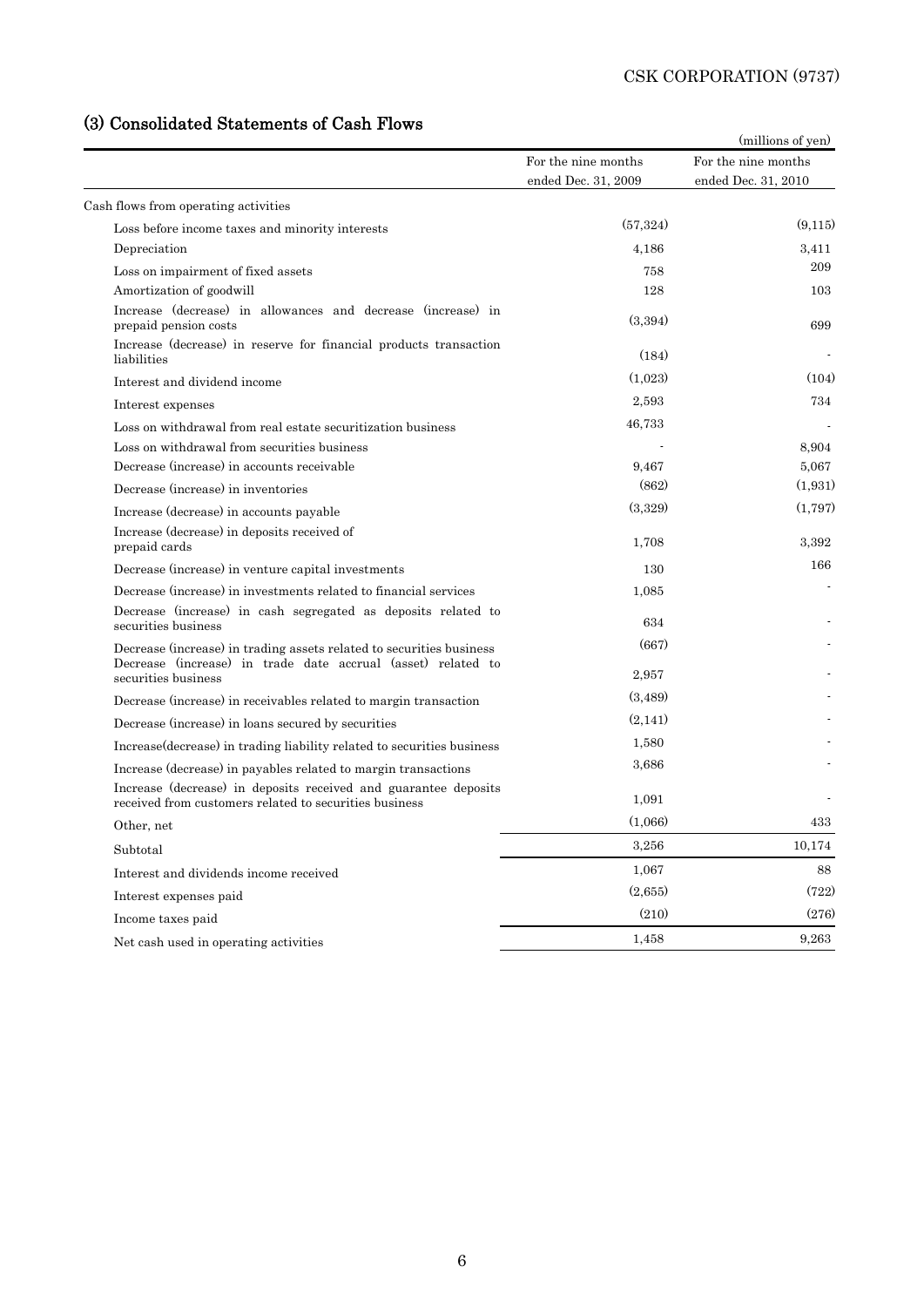|                                                                                                      |                     | (millions of yen)   |
|------------------------------------------------------------------------------------------------------|---------------------|---------------------|
|                                                                                                      | For the nine months | For the nine months |
|                                                                                                      | ended Dec. 31, 2009 | ended Dec. 31, 2010 |
| Cash flows from investing activities                                                                 |                     |                     |
| Decrease (increase) in time deposit, net                                                             | (470)               | (6)                 |
| Net proceeds from sales and purchases of marketable securities                                       |                     | 11,100              |
| Purchases of property and equipment                                                                  | (1,699)             | (753)               |
| Purchases of intangible assets                                                                       | (1, 397)            | (691)               |
| Purchases of investments in securities                                                               | (6.086)             | (15, 754)           |
| Proceeds from sales of investments in securities                                                     | 7.005               | 1,993               |
| Net decrease (increase) in short-term loans receivable                                               |                     | 7,734               |
| Proceeds for sales of investments in subsidiaries resulting in change in<br>scope of consolidation   | 366                 | 3,006               |
| Payments from sales of investments in subsidiaries resulting in change<br>in scope of consolidation  | (691)               | (457)               |
| Other, net                                                                                           | 571                 | 220                 |
| Net cash provided by (used in) investing activities                                                  | (2, 401)            | 6,393               |
| Cash flows from financing activities                                                                 |                     |                     |
| Increase (decrease) in short-term bank loans, net                                                    | (41,853)            |                     |
| Proceeds from long-term loans payable                                                                | 50,000              |                     |
| Repayment of long-term loans payable                                                                 |                     | (13,937)            |
| Redemption of bonds                                                                                  | (20,000)            |                     |
| Proceeds from issuance of common stock                                                               | 16,000              | 1,210               |
| Proceeds from issuance of subscription right to shares                                               | 467                 |                     |
| Other, net                                                                                           | (935)               | (308)               |
| Net cash provided by financing activities                                                            | 3.679               | (13,035)            |
| Effect of exchange rate changes on cash and cash equivalents                                         | (211)               | (2)                 |
| Net increase (decrease) in cash and cash equivalents                                                 | 2,525               | 2,618               |
| Cash and cash equivalents, at beginning                                                              | 33,882              | 43,394              |
| Decrease in cash and cash equivalents resulting from exclusion of<br>subsidiaries from consolidation |                     | (1, 404)            |
| Cash and cash equivalents, at end                                                                    | 36,408              | 44,607              |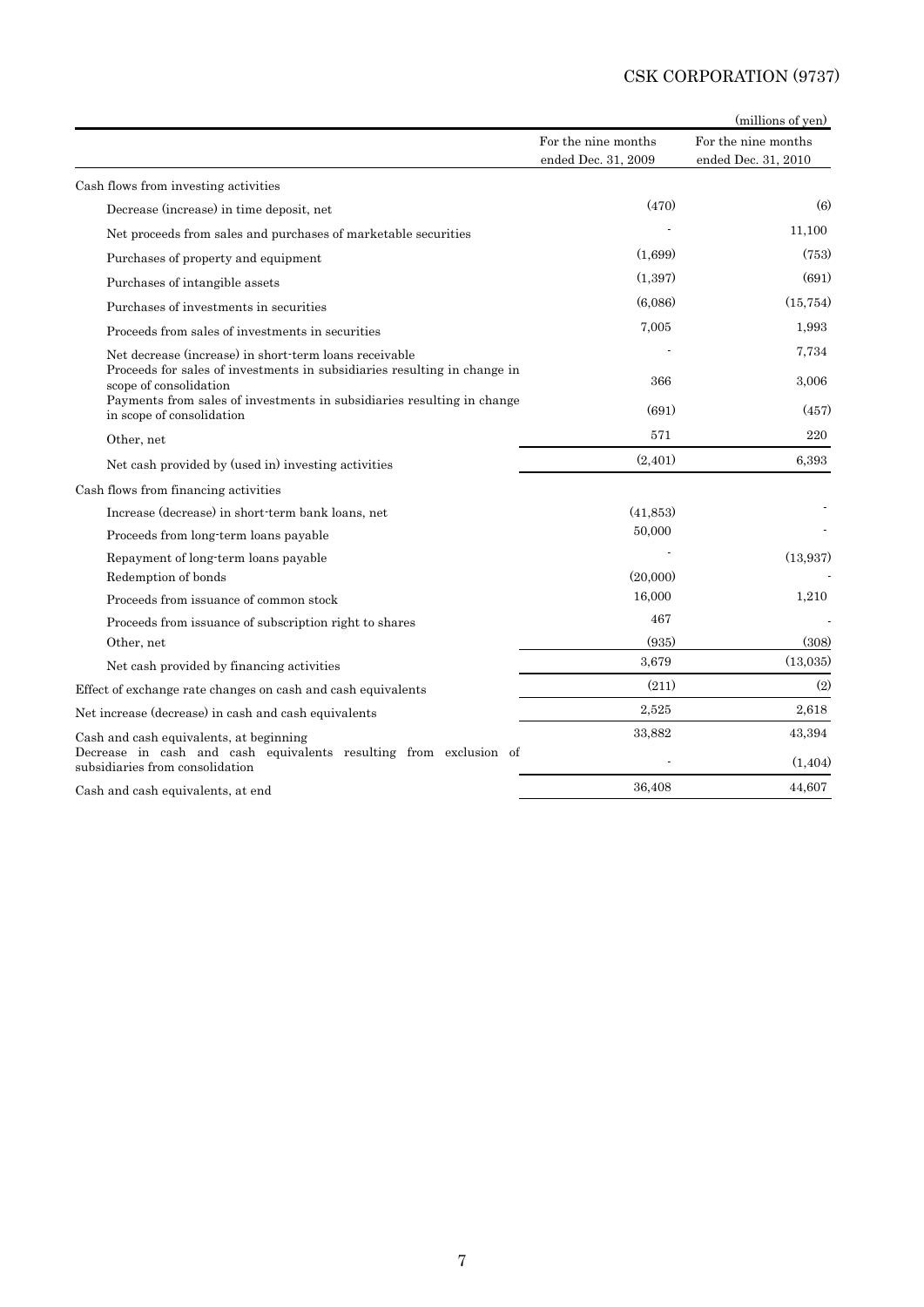### (4) Note for Assumption of Going Concern

Not applicable

### (5) Segment Information (Consolidated)

### Information by business segment

| (millions of yen)             |                         |                          |                                                |                   |         |                                 |                       |  |
|-------------------------------|-------------------------|--------------------------|------------------------------------------------|-------------------|---------|---------------------------------|-----------------------|--|
|                               |                         |                          | For the nine months period ended Dec. 31, 2009 |                   |         |                                 |                       |  |
|                               | IT services<br>business | Prepaid-Card<br>business | Securities<br>business                         | Other<br>business | Total   | Elimination<br>and<br>corporate | Consolidated<br>Total |  |
| Operating revenue:            |                         |                          |                                                |                   |         |                                 |                       |  |
| Outside customers             | 106,896                 | 2,088                    | 13,530                                         | 855               | 123,370 |                                 | 123,370               |  |
| Inter-segment sales/transfers | 2,561                   | 111                      | 9                                              | $\Omega$          | 2,681   | (2,681)                         |                       |  |
| Total                         | 109,457                 | 2,199                    | 13,539                                         | 855               | 126,051 | (2,681)                         | 123,370               |  |
| Costs and expenses            | 102,823                 | 2,012                    | 13,203                                         | 2,502             | 120,541 | 1,842                           | 122,383               |  |
| Operating income(loss)        | 6,634                   | 187                      | 335                                            | (1,647)           | 5,510   | (4,523)                         | 986                   |  |

Notes: 1. The CSK Group (The Group) operates principally in four segments: IT services business, Prepaid-Card, Securities business, Other business.

| Segment                | Major products and services                                                              |  |  |  |  |  |
|------------------------|------------------------------------------------------------------------------------------|--|--|--|--|--|
| IT services business:  | Software development, systems integration, facilities management, business process       |  |  |  |  |  |
|                        | outsourcing and other related services, Computer and other product sales, engineering of |  |  |  |  |  |
|                        | intelligent buildings, intelligent buildings lease                                       |  |  |  |  |  |
| Prepaid Card business: | Issuance and settlement of prepaid cards, development and sales of card systems          |  |  |  |  |  |
| Securities business:   | Securities business and other related services                                           |  |  |  |  |  |
| Other business:        | Investment in venture companies, investment in equity securities and others,             |  |  |  |  |  |
|                        | management of investment trust                                                           |  |  |  |  |  |

2. Among costs and expenses, unallocated operating expenses in "Elimination and corporate" for the nine months ended Dec. 31, 2009 was the expenses of ¥7,388 million. The cost was management expenses for group companies incurred at CSK HOLDINGS CORPORATION (The Company).

3. Change in accounting policies

 With regards to the recording basis for earnings related to contract works, The Company had been applying the completed-contract method to contract works, but as of the period under review the company is applying the Accounting Standard for Construction Contracts (Accounting Standards Board of Japan (ASBJ) Statement No. 15; December 27, 2007) and the Guidance on Accounting Standard for Construction Contracts (ASBJ Guidance No. 18; December 27, 2007). In consequence, with regard to contract works for commissioned software development commencing in the said period, those works for which the outcome of the progress made by the end of the period is deemed certain are subject to the percentage-of-completion method (with the percentage of completion estimated on a cost-to-cost basis), and other works are subject to the completed-contract method. As a result, operating revenue increased by ¥ 1,166 million, and operating income increased by ¥ 255 million respectively.

- 4. The Group has substantially withdrawn from real estate securitization business and changed Financial services segment to Other business segment for the nine months ended Dec. 31, 2009. As a result, operating revenue increased by ¥ 855 million, and operating loss increased by ¥ 1,647 million in Other business segment for the nine months ended Dec. 31, 2009 and The Company has changed the segment range as follows : "IT service business", "Prepaid card business", "Securities business", "Other business" in order.
- 5. CSK FINANCE CO.,LTD. (current name GEN CAPITAL CO.,LTD.), its consolidated subsidiary CVC Business Co., Ltd., GENASSET CO., LTD, and other 4 companies, and its 43 anonymous associations were excluded from consolidated subsidiaries of The Company for the nine months ended Dec. 31, 2009. As a result, assets in Financial service business decreased by ¥103,664 million from the fiscal year ended in 2008.

### Segment Information for geographic locations

Segment information for geographic locations was omitted for the nine months period ended Dec. 31, 2009, because total sales for "Japan" segment exceeded 90% of total sales in the period